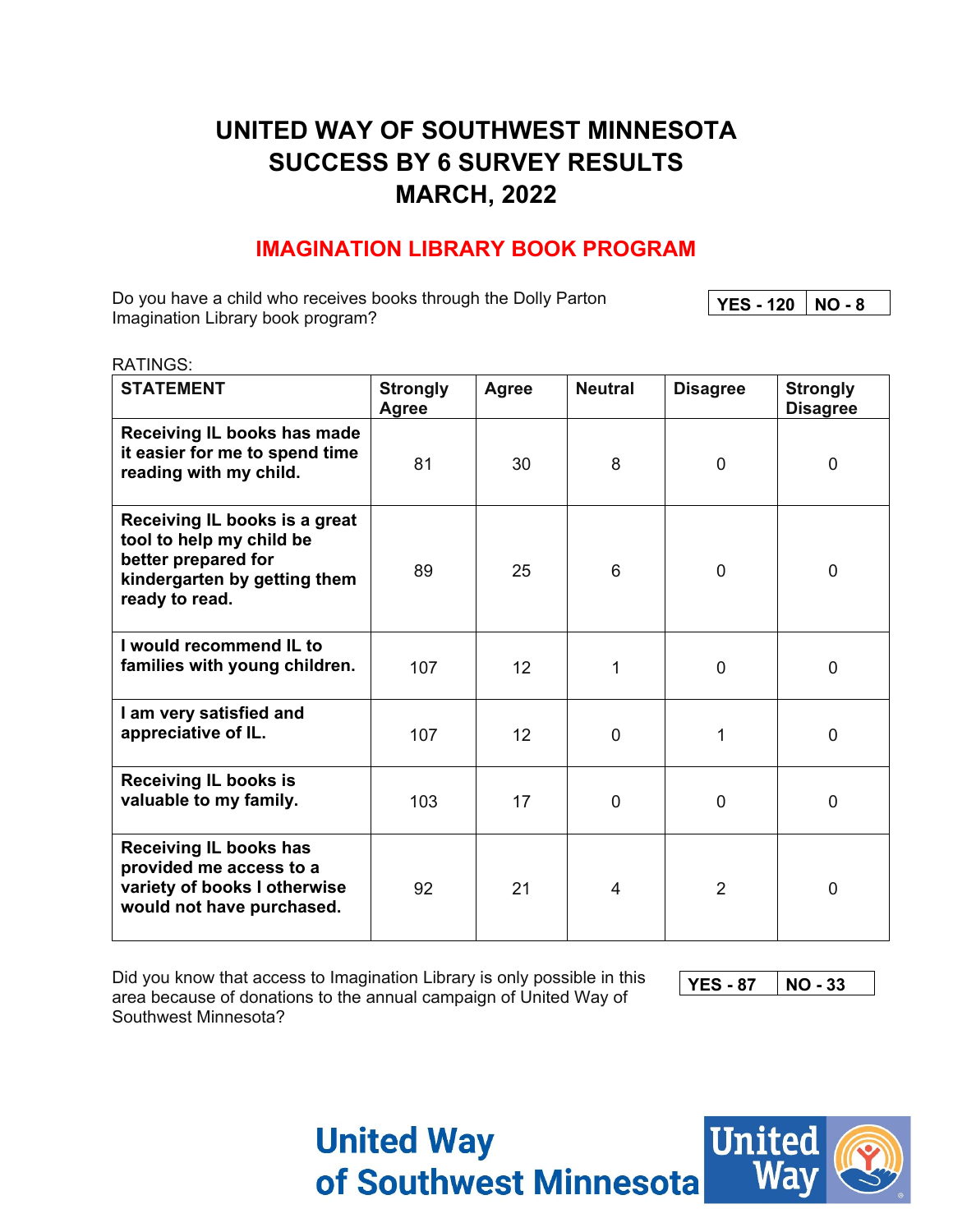Please list any comments/feedback you have regarding Imagination Library, including testimonials about the value of this program to your family.

- Books are always helpful regardless of the children's book. Thank you for making more books available to my children.
- Great program and the kids love the books!
- Great program!
- Great program, we absolutely love getting the books.
- $\bullet$  I have been involved with this program through all 3 of my children (5, 3, 1) and they look forward to their book coming every month. It gets them very excited to learn and read! They even take turns reading to each other. They live that they get this in the mail!! Thank you!!
- I have received Imagination Library books since my oldest daughter, and she turns 15 this year! I have 3 other little ones that have received books and just love when they come in the mail! Thank you!!
- I have received imagination library for all of my children. It has really benefited their love for books! We can read the same stories over and over and never get bored!
- I have two daughters who look forward to their monthly books from Imagination Library every month! It is a great program to encourage reading and keeping physical reading activities alive amid the technology rush. Our whole family is very grateful for this program - thank you.
- I think the program is great, both my son and daughter love the books. Thank you
- I wish we didn't receive doubles since we had multiple children signed up.
- I've admired this program in college during my internship with United Way and again when my son was born, it's an invaluable tool for young minds!
- I'm very disappointed that when a family has twins, they receive one book for the two of them and not one book for each of them that is different. Our twins get sad when they don't have their own book to read.
- It gives us books that I wouldn't know about otherwise, in a wide variety of topics and authors.
- My children love these books & that they get mail!
- My children love this program and cannot wait to see what books come in the mail every month!
- My daughter gets so excited each time a new book shows up in the mail!
- My kids have loved receiving their new books each month! It's a great chance for us to sit down and read as a family!
- My kids love being read to, and receiving their own books in the mail is very fun for them!
- My kids love getting their books every month!
- My kids love when they get a book in the mail from Imagination Library. They have a book shelf full to read every night together thanks to this wonderful program.
- My oldest (2.5 years) gets SO excited when he receives a new book in the mail! He looks forward to it every month! We love this program & are so thankful for it!!
- My son and daughter are so excited when they receive books in the mail. The books are always great for their age and keep them engaged. We are a Christian family, and we really appreciate that the books have been great morally as well. Thank you for what you do!
- My toddlers and I look forward to books in the mail. Each time we open the mailbox I hear, "did we get a new book?!" This program has made our home library grow tremendously! A couple of our current favorites are: Good Morning Farm Friends, Little Excavator, and Milo's Hat Trick! When we get duplicates we pack them up and leave at Grandma's for all the cousins to enjoy (they are not in our service area and wish they had access to the program!). Thank you UWSM & IL!!!

# **United United Way** of Southwest Minnesota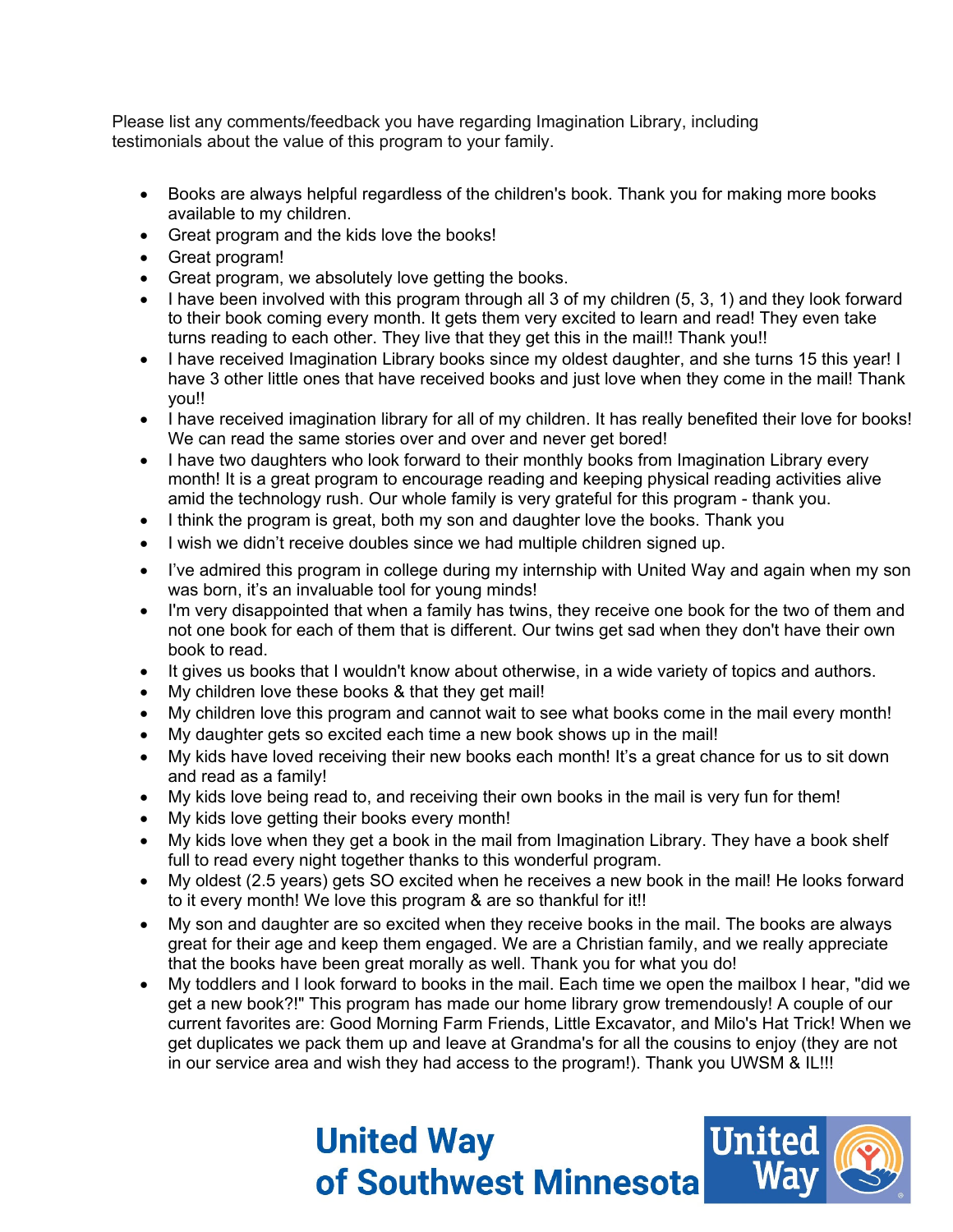- Our kid loves it! Most of them have become their favorite books! Great addition to have some bilingual books!
- Receiving a book each month is a highlight for my children! We look forward to each new book and the time we spend together reading. This program has definitely encouraged us to have books everywhere and ready to read.
- So fun to see my child get excited about their "mailbox book day". The variety of topics has been wonderful.
- Some of our family's favorite books have come from the Imagination Library. Having books in the home is so important. My youngest took a little while to become more interested in reading but having access to the bookshelf really helps. He finds his favorites and we read them again and again.
- Some of our favorite books are IL books! It's so fun to see what one comes every month.
- Thank you so much for the wonderful books! I am disabled, and I cannot take my children to the library on my own, so we are rarely able to go to the library to borrow books. But because of the Imagination Library program, we have books delivered to our mailbox each month! It is a wonderful treat for my children and me.
- The kids get very excited when they see a book come in the mail with their name on it! The titles sent are fun, appropriate and well written.
- This is a very valuable program I recommend it to all my friends/neighbors and I've had many people recommend it to me.
- This is an AMAZING program that I'm so thankful for as a parent and teacher!! I know many of the kooks my students have at home are because of this program!! Thank you so much!!
- This is an incredibly valuable program to every family. It gives all children access to learning and gives parents and easy opportunity to sit down with their children and READ! Our family has greatly benefited from this program.
- We absolutely love Imagination Library and the books they send to our family! My daughter looks forward to them and gets excited every time we get a book in the mail, we always go and read it right away!
- We absolutely love the program. Our little ones love books and the excitement they have when an IL book arrived in the mail is priceless.
- We are so thankful for these books!! Thank you!!
- We have enjoyed the IL for all three of my kiddos.
- We love this program! My kids are so excited when a new book arrives and we have to read it right away.

### **FUN IN THE SUN KITS**

Did you receive a Fun in the Sun kit in the summer of 2021?

**YES - 13 NO - 14** 

Where did you learn about the availability of the Fun in the Sun Kits?

| <b>Social Media</b>            |  |
|--------------------------------|--|
| <b>Newspaper Announcement</b>  |  |
| From a friend or family member |  |
| From my local librarian        |  |
| Other                          |  |

**United Way** of Southwest Minnesota

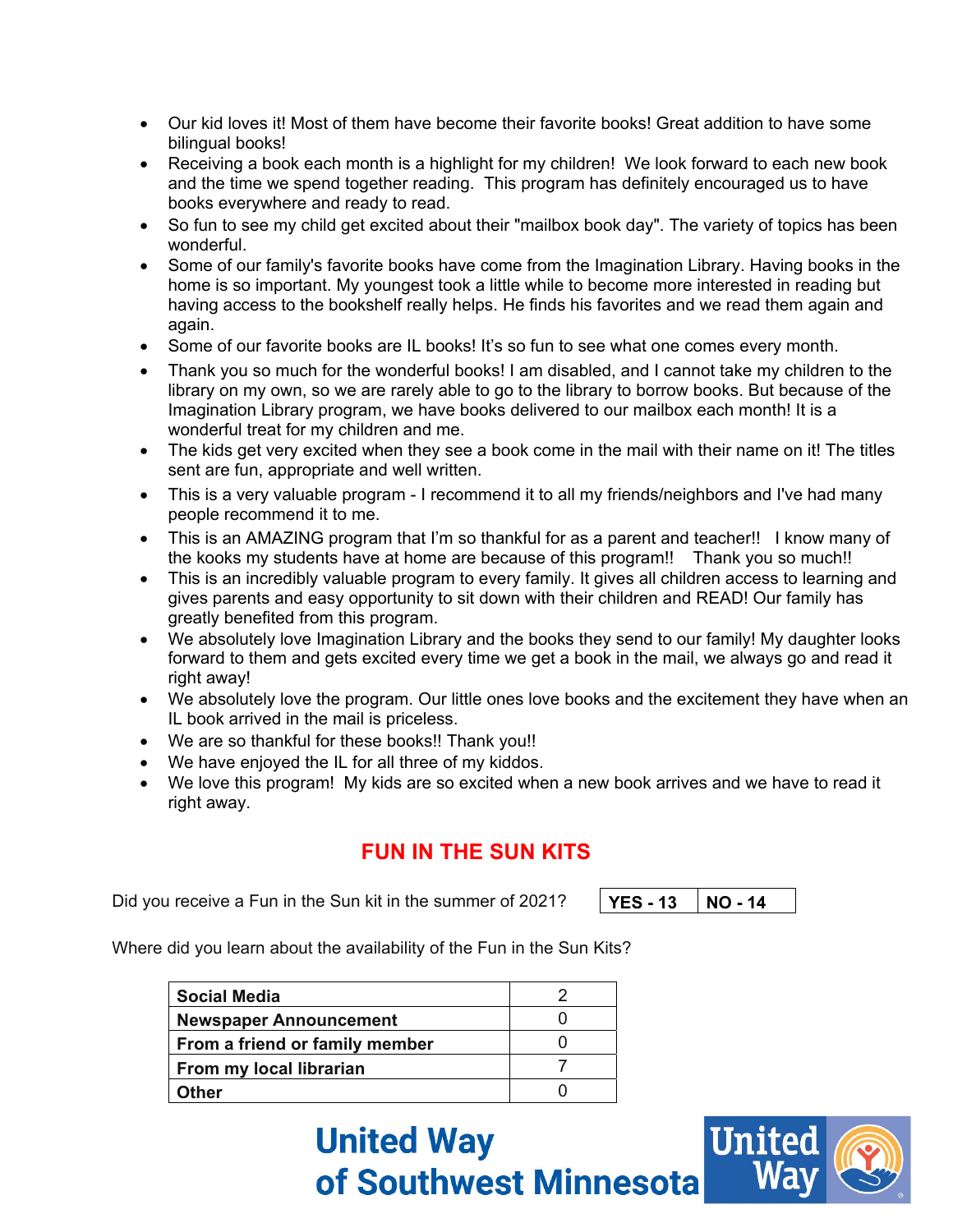Did you and your family enjoy the contents of the kit?

#### **YES - 13 NO - 0**

What was your favorite part of the kits?

- Crafts, book
- I liked that it gave us some different activities to do outside that we didn't normally do.
- Just the novelty of new things!
- My children loved the chalk! They were very excited to doodle all over!
- My daughter was 1.5 so not able to use some of the stuff immediately, but she loved the chalk and taking the frisbees out of their foldable case. Now we still play with the scavenger hunt page to work on words.
- My kids loved the sidewalk chalk and the scavenger hunt those were the first things they wanted. The book at craft project were perfect to pull out on a rainy day. It was nice to have a variety of things to do.
- Nature hunt!
- Our favorite parts of the kit were the sidewalk chalk and the fun book.
- Scavenger hunt
- Sidewalk chalk & bubbles, activities to get the kids moving
- Spending time with my daughter using the items
- The book "Chicken on Vacation" was a hit in our home!

Please list any comments/feedback you have regarding Fun in the Sun kits, including testimonials about the value of this program to your family.

- My daughter really enjoyed this!
- My kids loved it!
- This was such a fun kit of activities for our crew to do together! I work so I haven't been able to make it to the Born to Read Trail programs in the past. I loved being able to do these activities on our own time this past summer.
- We loved all of it and still get it out for something different.

## **1,000 BOOKS BEFORE KINDERGARTEN**

Are you familiar with the 1,000 Book Before Kindergarten initiative?

**YES - 68 NO - 59** 

Have you registered your child for the program with your local library and/or participated in the program?

**YES - 28 NO - 41** 

RATINGS:

| <b>STATEMENT</b>                                                                          | <b>Strongly</b><br><b>Agree</b> | <b>Agree</b> | <b>Neutral</b> | <b>Disagree</b> | <b>Strongly</b><br><b>Disagree</b> |
|-------------------------------------------------------------------------------------------|---------------------------------|--------------|----------------|-----------------|------------------------------------|
| Participation in this program<br>has increased the number of<br>books I read to my child. | 12                              |              | 5              |                 |                                    |

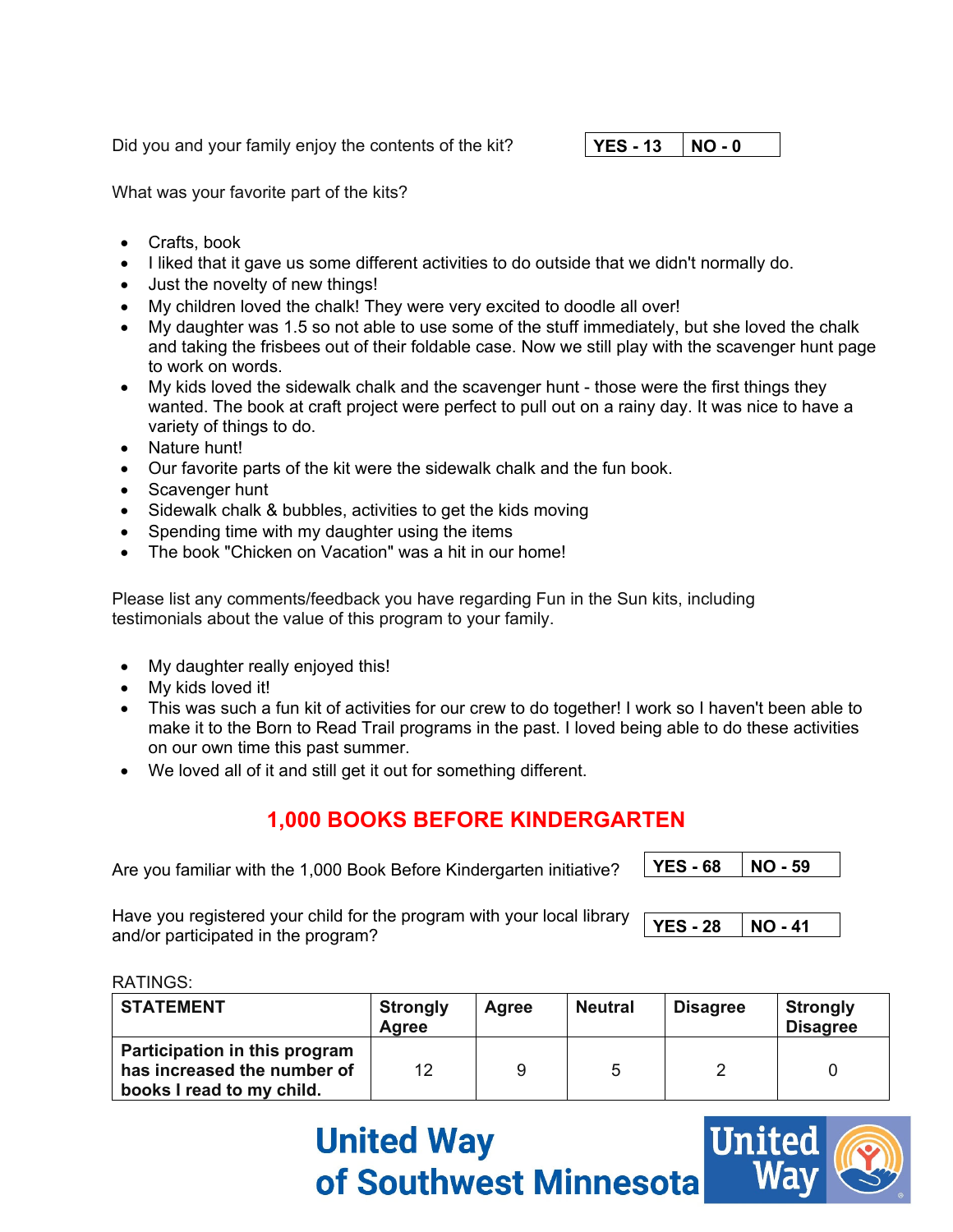| This program has helped<br>instill routine reading habits<br>in our home. | 12 |    | 6 |  |
|---------------------------------------------------------------------------|----|----|---|--|
| This program has helped<br>increase my child's<br>vocabulary.             |    | 12 |   |  |

Share any comments you have on the 1,000 Books Before Kindergarten program.

- I sign them up, but struggle with recording stories. We love to read, so we do it anyway.
- I think it's a great program, I just wish there was an easier way to track the books. I can't tell you how many times I forgot to write a book down after we read it. An app or something along those lines would be a fantastic tool!
- My daughter loves books so this was an easy thing to do with it. She was so proud at her graduation.
- They save the pages which I loved getting back!
- This is such a fun program for kiddos and their parents!! The ceremony is a special way to honor the kiddos and get them excited to continue reading.
- This was so much fun! We enjoyed doing this with one of our children, and when our baby turns one, we hope to sign him up too!
- Was a great bonding tool for my child and I!
- We are on our fourth child going through this program, and it is wonderful! It encourages and reminds us to keeping reading regularly to our kids.
- We really got into it and then Covid hit while we completed 1,000 books, so the graduation never happened.

## **BORN LEARNING TRAILS**

Are you familiar with Born Learning Trails?

**YES - 23 NO - 105** 

Have you visited a Born Learning Trail with your child?

**YES - 16 NO - 112** 

RATINGS:

| <b>STATEMENT</b>                                                                                                                                 | <b>Strongly</b><br>Agree | Agree | <b>Neutral</b> | <b>Disagree</b> | <b>Strongly</b><br><b>Disagree</b> |
|--------------------------------------------------------------------------------------------------------------------------------------------------|--------------------------|-------|----------------|-----------------|------------------------------------|
| My child and I enjoyed the<br>activities and prompts<br>provided by the Trail.                                                                   | 8                        | 6     | 2              | 0               |                                    |
| I found the Born Learning<br>Trail to be a new tool to<br>engage with my child in the<br>park and incorporate early<br>literacy and active play. | 5                        |       | 2              |                 |                                    |

**United Way** of Southwest Minnesota